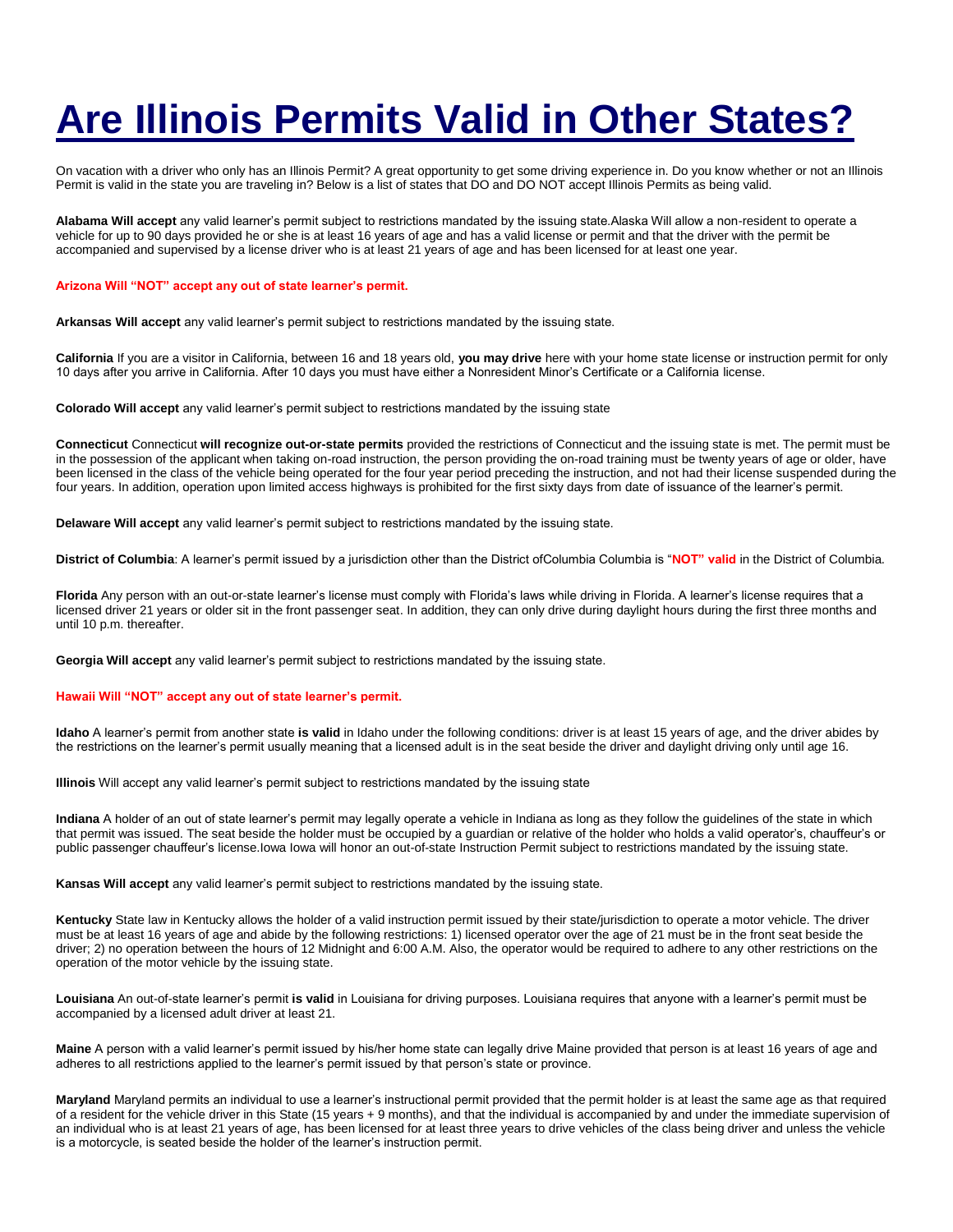**Massachusetts** A person who is sixteen years of age or over and has complied fully with the laws of such state is granted similar privileges of operation in the Commonwealth of Massachusetts. Massachusetts requires that the holder of a Learner's Permit may operate a motor vehicle upon any way when accompanied by an operator duly licensed by his state of residence, who is 21 years of age or over, who has had at least one year of driving experience and who is occupying a seat beside the driver. A Permit holder who is under the age of 18 may not operate a motor vehicle between the hours of 12:00 A.M. (midnight) and 5:00 A.M. unless accompanied by his parent or legal guardian, who is a licensed operator with at least one year of driving experience and whose license or right to operate is not revoked or suspended.

**Michigan** A person 16 years of age or older holding a valid learner's permit may drive in Michigan providing they follow restrictions mandated by their State. The person must, however be accompanied by another licensed driver who is at least 21 years of age and is seated beside the holder of the learner's permit.

**Minnesota** A nonresident who is 15 years of age or older, and who has a valid instruction permit from their home state, **may drive** in Minnesota, provided that all restrictions on the permit are obeyed.

**Mississippi** A student with a valid learner's permit from his home state **may drive** legally in our state.

**Missouri** Missouri laws do not allow an individual to operate a motor vehicle on the roadways of this state unless the driver is at least 15 years and 182 days old, has passed the written test, possesses a valid Restricted Temporary Instruction Permit, and operates a vehicle with a parent, grandparent or guardian. A disabled parent, grandparent or guardian may designate a maximum of two persons to accompany the driver in the vehicle for the purpose of giving instruction in driving. The designated person must be at least 21 years of age, must occupy the seat beside the driver and must be a licensed operator for the type of motor vehicle being operated.

**Montana Will accept** any valid learner's permit subject to restrictions mandated by the issuing state as long as they are accompanied by a valid license driver.

**Nebraska** The State of Nebraska **will honor** the same driving privileges that are recognized in your state. Provided the license/learner's permit is issued by competent authority, and is valid in your state, the validity of that license/learner's permit would be honored in the state of Nebraska.

**Nevada** A non-resident who has a valid license or permit in his possession, issued by his home state, may drive a motor vehicle in Nevada of the same type or class he may operate in his home state. The driver must be in compliance with any restrictions noted on the license or permit. New Will "NOT" accept any out of state learner's permits.

**New Jersey** A student with a valid learner's permit from another state may legally drive in New Jersey provided the vehicle he is operating is properly titled, registered and insured in the home state. Further, the permit holder will be subject to the laws of his home state.

**New Mexico** New Mexico **will honor** learner permits issued by other jurisdictions. For those 15 years old and older, a learner's permit allows you to drive on New Mexico streets and highways in a vehicle of the class for which the permit is issued. A driver, licensed in a similar class or higher, must occupy the seat beside you in the vehicle. This requirement applies to all vehicles except motorcycles.

**New York** New York **will recognize** another state's learner's permit subject to the restrictions printed on it and the New York State restrictions for junior driver licenses under 18. A person with a valid out-of-state license for the vehicle being driven may accompany the junior driver. You may not drive in New York State if you are under 16, even if you are licensed in another state. An out of state learner's permit is "NOT" valid in New York City. In all areas of the state except New York City, Nassau or Suffolk counties, a non resident licensee under 18 years of age may operate a vehicle from 5 a.m. to 9 p.m. when accompanied by a licensed driver over 18 years of age. He may operate a motor vehicle between the hours of 9 p.m. to 5 a.m. only when accompanied by a licensed parent or guardian.

**North Carolina** Any nonresident driving in North Carolina who is at least 16 years old and is abiding by the restrictions on their learner's permit or license as required by the issuing State is authorized to drive in this State.

**North Dakota Will accept** any valid learner's permit subject to restrictions mandated by the issuing state provided the person driving is at least 16 years of age.

**Ohio Nonresidents, permitted** to drive upon the highways of their own states, **may operate** any motor vehicle upon any highway in this state without examination or license upon condition that such nonresidents may be required at any time or place to prove lawful possession, or their right to operate such motor vehicle, and to establish proper identity. Nonresidents must adhere to the restrictions outlined for the temporary permit.

**Oklahoma** Oklahoma law indicates that a person sixteen years of age or older who is properly licensed in his home state or country will be allowed to operate a vehicle in this state as long as he is in compliance with all restrictions of his license.

**Oregon** Instruction Permits **will be honored** in Oregon if, the driver is at least 15 years of age, has the permit in their possession, and is accompanied by a license driver at least 21 years of age in the front seat of their vehicle.

**Pennsylvania** A non-resident who is in possession of a valid learner's permit from their home state may "NOT" operate a Motor Vehicle while traveling through Pennsylvania. Pennsylvania law recognizes valid driver licenses issued in the person's home state, but does not authorize the use of a learner's permit issued in another state.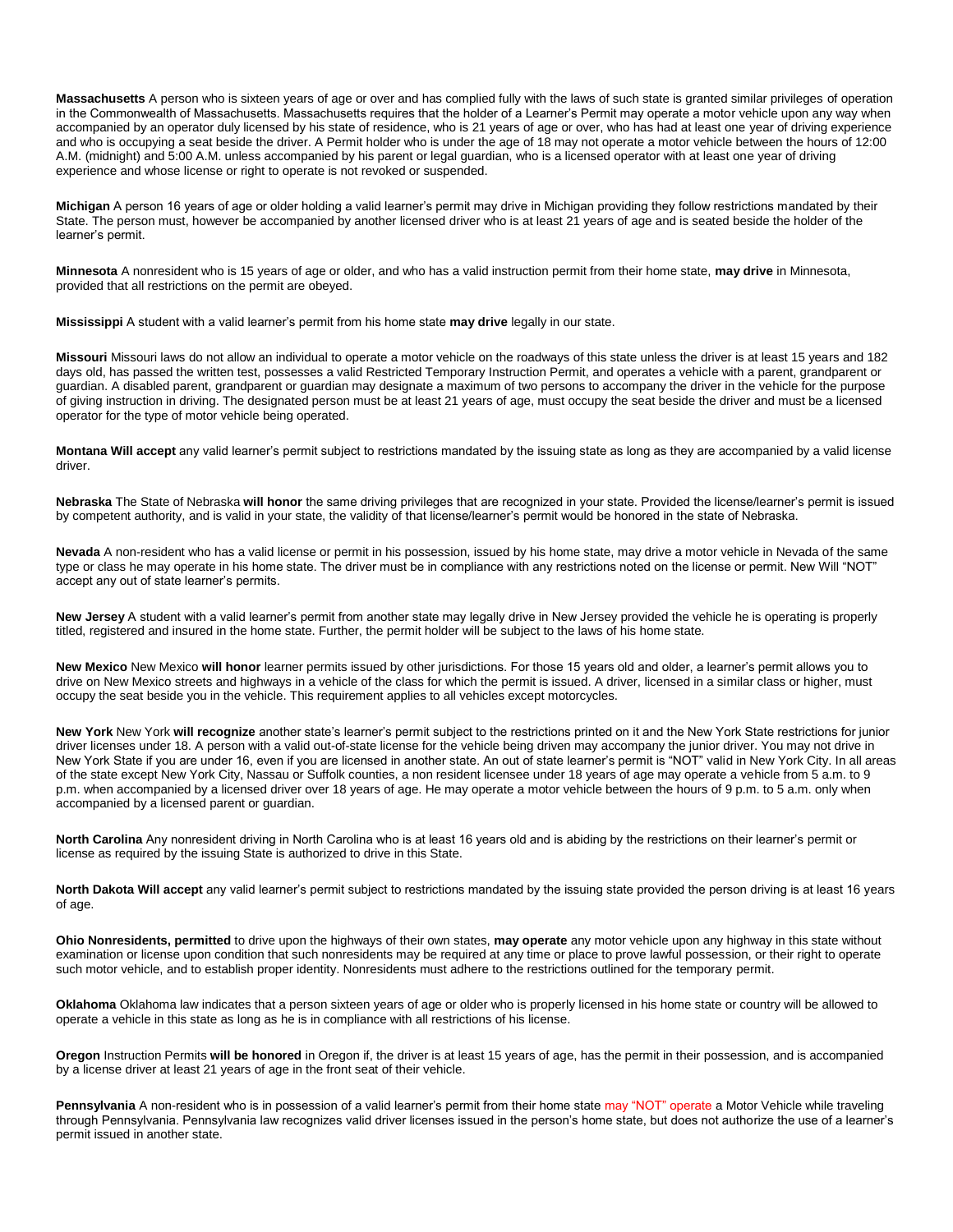**Rhode Island Will accept** any valid learner's permit subject to restriction mandated by the issuing state provided that issuing state accepts their state permit. (Reciprocity) South Carolina

South Carolina does "NOT" recognize an out-of-state beginner's permit inasmuch as the requirements to obtain a beginner's permit vary from state to state.

**South Dakota** The provisions of granting nonresident driver license exemptions to any nonresident are operative only to the same extent that the laws of the state of the nonresident grant exemptions to the residents of this state. South Dakota will accept any valid learners permit subject to restrictions mandated by the issuing state provided the issuing state accepts their state permit. (Reciprocity)

**Tennessee** If a person wishes to operate a motor vehicle while in the State of Tennessee they may do so with an out-of-state learner's permit as long as they comply with any restrictions mandated by the issuing state.

**Texas** A nonresident who is at least sixteen (16) years of age may drive in Texas with a Learner's Permit from another state provided the person complies with all provisions of our statue. The instruction permit is a driving permit that will enable a beginning driver to drive someone in the front seat that is 18 years of age or older and holds a valid license.

**Utah** Non-resident operators are required to be at least 16 years of age and have in their immediate possession valid license certificates (this includes learner permits) issued to them in their home states or countries. These individuals may operate class D or M vehicles. Class D vehicles are 26,000 lbs. or less GVWR (Gross Vehicle Weight Rating) class M vehicles are motorcycles.

**Vermont** Will "NOT" accept any out of state learner's permit.

**Virginia** Virginia will accept any valid learner's permit subject to restrictions mandated by the issuing state as long as a person is at least 15 years of age and that person is accompanied by a licensed driver who is at least 21 years of age or if the licensed driver is a sibling, 18 years of age.

**Washington** A nonresident who is at least fifteen (15) years of age may drive in Washington as long as he is in possession of a valid instruction permit issued by their home state. In addition, a license driver with at least five (5) years driving experience must be seated beside them.

**West Virginia** The West Virginia Division of Motor Vehicles **will honor** any driver's license or learner's permit for operation in our state. The learner's permit or driver's license must be valid and must adhere to all restrictions mandated by the issuing state.

**Wisconsin** In order to drive in Wisconsin with a Learner's Permit issued by other states, the person must be at least 16 years of age and have a valid permit from their home state that is not restricted to operation in home state only. In addition, they are required to operate under the same restrictions as a Wisconsin instruction permit holder. The restrictions are as follows: (a) during daylight hours with a licensed person who has at least two years licensed driving experience occupying the seat next to the operator; (g) during night-time when accompanied by a licensed person age 25 or more with at least two years licensed driving experience; (c) one additional licensed person is allowed in the back seat if such person is age 25 or more and has two years licensed driving experience. Wyoming If a person with a learner's permit from another state operates in Wyoming they are legal so long as they comply with the restrictions imposed by the issuing state.